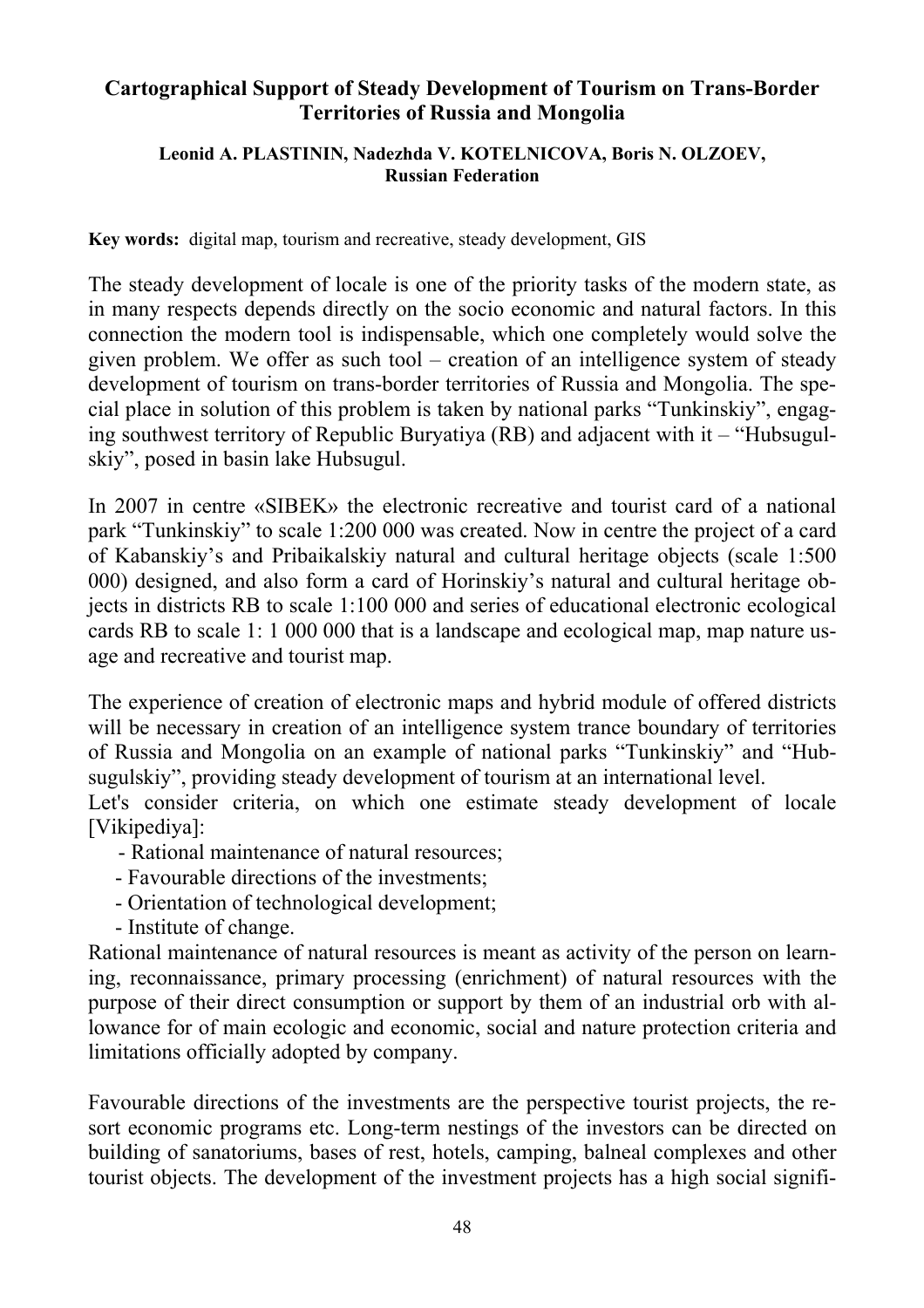cance: the job-security program of a great many of the able-bodied population, and also will entail strengthening an infrastructure and economicses of district, that is apart important in conditions of instability and economic crisis.

At creation of a recreative and tourist zone on territory of district the forward reachings of a science and engineering, and also new geographical information technologies – digital maps with permanently enlarged and updated units of databases should be utillized. Such intelligence systems can allow the expert of any technological area to receive the staticized information on recreative and tourist resources of district.

Under institute by changes the constituent of processes of social economic development is meant expressed in development and change of social institutes [Institute of Change]. At implementation of introduced changes in an orb of tourism the different services and offices will be created, which one can be independent, and at management of district. They will be carried out a control, handle and level of development of tourism of district, and also development of the different projects and programs.

If to follow all these aspects at creation of recreative and tourist infrastructure, there is a possibility to minimize social, economic and ecological expenditures, and in a consequence steadily to develop tourism and recreation on trans-border territories.

On researched districts of geographical information mapping it is possible to develop following sorts of tourism:

 – Ecological tourism and tourism in conditions of the natural environment, nature support of excursion;

 – Rest at tourist centres and zones with a developed resource base and infrastructure of fissile tourism, physical culture and sports;

– Rest in wood and park zones;

 – Rest in specialized tourist complexes of a family type with a developed resource base for occupations and entertainments of children;

– Winter tourism;

- Medical and improving tourism on health resorts;
- Agricultural tourism;
- Cultural cognitive tourism.

Both districts of mapping are close on natural environments both degree of development of economics and social orb. Therefore creation of a cartographical frame of the data of territories will allow to decide the social economic tasks and to perfect foreign traffics.

Consider briefly contents of an electronic recreative and tourist map of a national park "Tunkinskiy".

The electronic recreative and tourist map of a national park «Tunkinskiy» includes units topographic and subject contents. The topographic units represented by occu-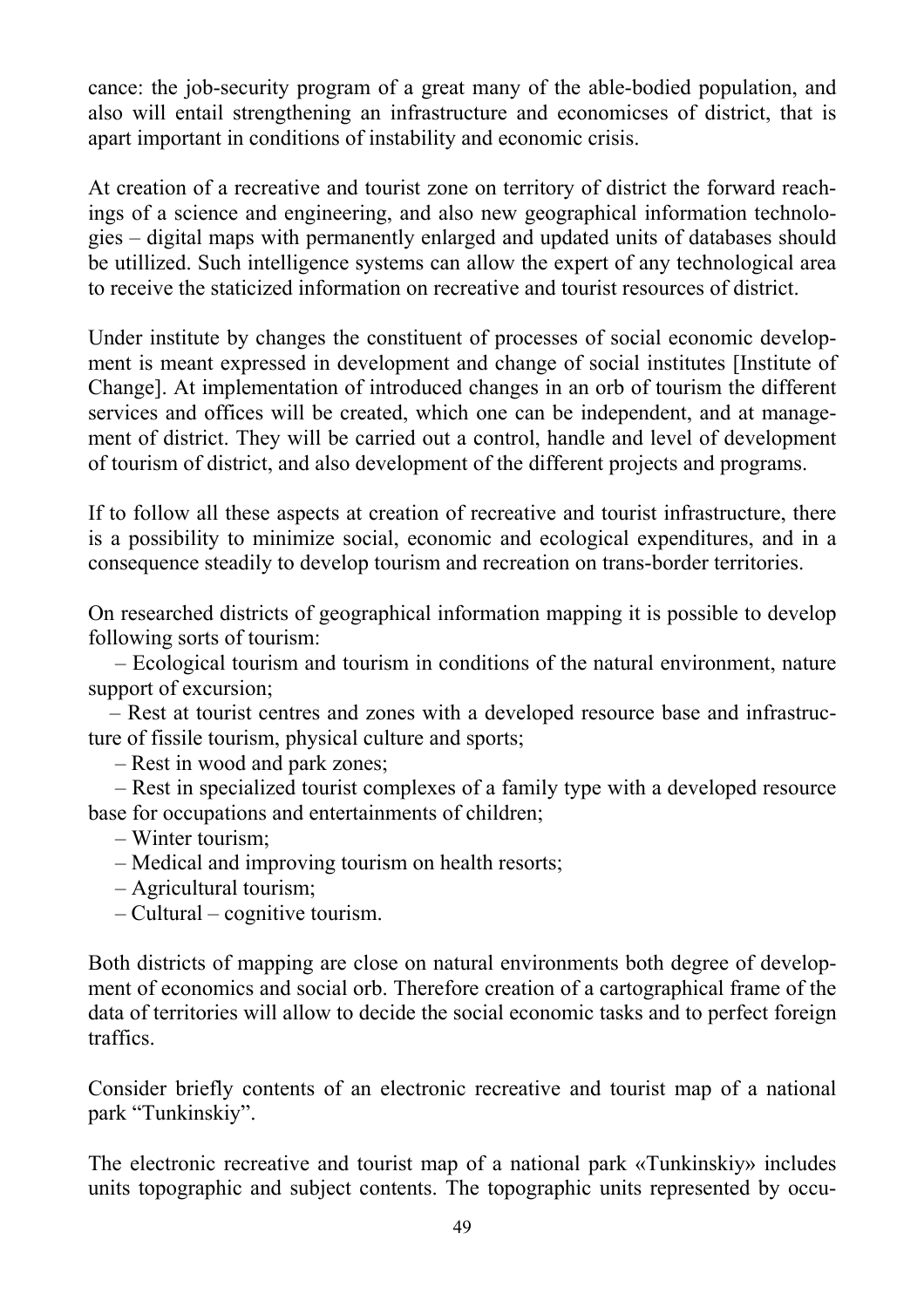pied points, road network, hydrography, contour, vegetative integument and grounds. The subject block is entered by recreative and ecological complexes, recreative and tourist objects and exogenous processes of contour derivation. At mapping the comprehensive approach will be utillized, which one allows to estimate binding and space allocation of subject objects to the precisely localized objects of topography (terrain).

In common, electronic recreative and tourist maps – complex tourist maps intended for orbs of tourism, science, derivation, nature protection activity, bionomics and managements.

The scheme of contents of electronic recreative and tourist maps is offered. In the offered scheme of a contents the methodological principles of creation of geosystems encompassing by system mapping by a landscape fundamentals (recreative and ecological complexes) and exogenous processes of contour derivation in interaction with tourist and recreational objects are considered.

The introduced principles can serve as a sample for creation of electronic maps of tourism and recreation of a national park "Hubsugulskiy", and also at more detailed mapping of characteristic recreative and tourist resources for concrete district in larger scale. Also in a recreative and tourist orb the special section "natural and cultural heritage" of mapping districts is selected, which represented historical, religious, cultural, ancient and natural objects.

In the offered scheme of a contents the methodological principles of creation of geosystems encompassing by system mapping by a landscape fundamentals (recreative and ecological complexes) and exogenous processes of contour derivation in interaction with tourist and recreational objects are considered.

In 2007 the operation on creation of a Series of electronic educational ecological maps RB to scale 1:1 000 000 started will are created as directory systems permitting to fulfill search of the indispensable data, and enables to use, having knowledge in the field of common computer science.

The names of three electronic educational ecological maps were represented above. One of them is a map nature usage RB, indicating how the person will utillize natural resources and what effect renders on the natural environment. There is a map – insertion "Characteristic of districts nature usage RB", on which one Tunkinskiy the district concerns to districts agricultural, recreational, wood trade nature usage [Map nature usage, 1998]. Allowing the given information, it is possible to speak about factors in development of tourism, about a quality of life of the population, about a degree of development of a social infrastructure.

The electronic (digital) map represents the system of interdependent subject coatings and stratums generator spatially – oriented the database. It becomes a collection of bound databases formed on a uniform conceptual and methodical basis. Such data-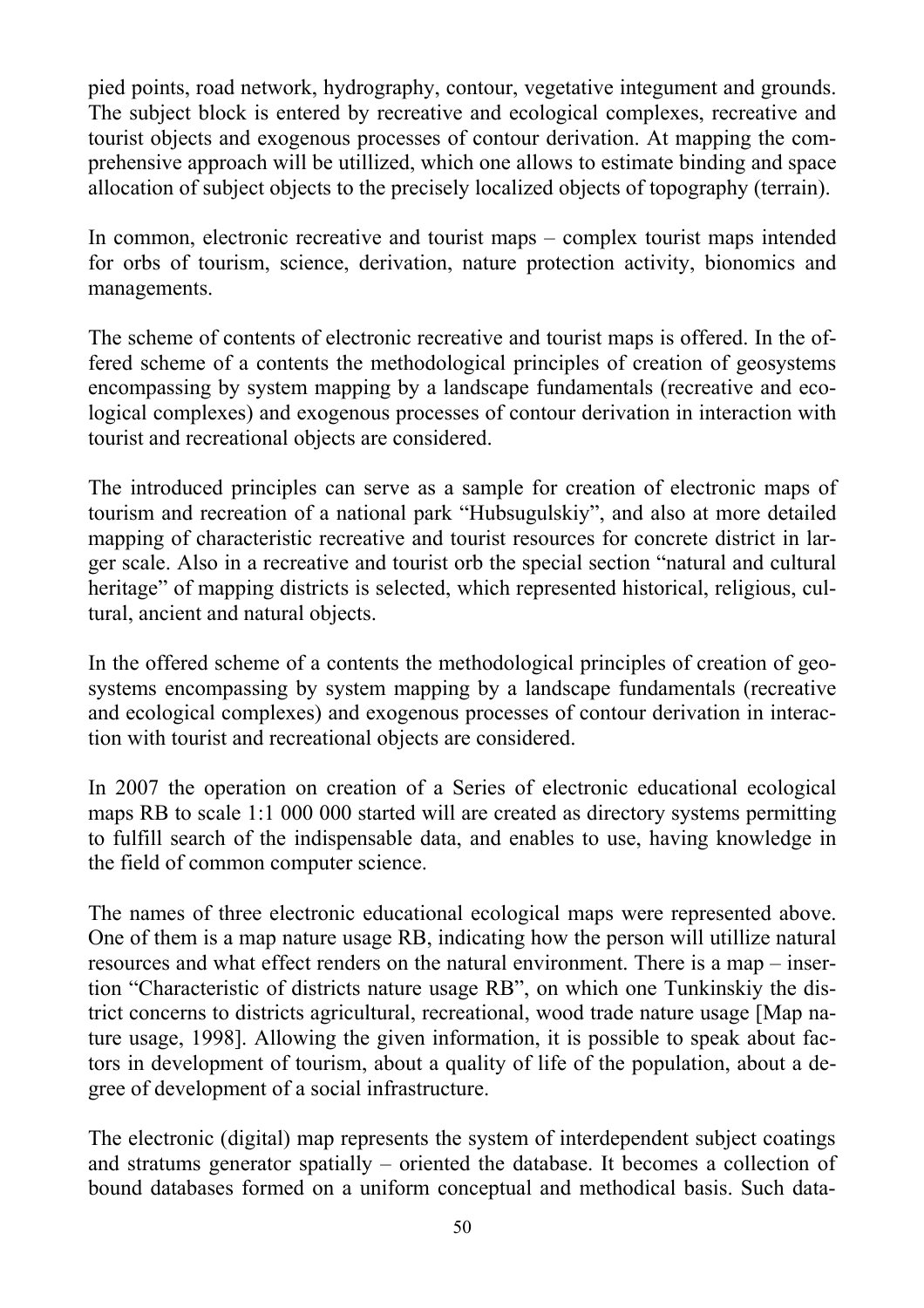base is supported by tools a hybrid module permitting to solve the user's tasks: to produce on the basis of base maps unlimited set of derivative maps both other output illustrative and account materials of different sort and contents.

The electronic maps, created by us, represent digital general purpose working spaces, which one consist of a number of coatings and stratums, included in them. These spaces open for input of the manifold and non-simultaneous digital information about any objects nature usage and landscape and ecological processes, and, as a matter of fact, represent a regional intelligence system.

As a whole, it is possible to mark, that there are all indispensable conditions for steady development of tourism in offered districts.

In a period of 2004-2009 year the major size of the text, statistical, graphics and departmental information about districts and itself RB is accumulated, that will allow to create the directory system.

The steady development of tourism is reached at usage of the complex technological product by the way GIS. As the GIS is a combination different space and attributive of the data of territory, that enables to fulfill different inquiries, simple and composite calculations, build-up of models, bumper zones etc.

The GIS solves the tasks of handle, organization of activity, territorial planning, development of an infrastructure, therefore with the purposes of inducing development of an orb of tourism and creation of the modern competitive tourist and recreational complex state policy of Republic Buryatiya is directed on implementation of the following strategic tasks on the basis of the cluster approach:

 – Development and rise of competitive strength of a tourist cluster through inducing of business – cooperation and state and private partnership;

 – Creation of a modern tourist infrastructure, including transport support, comfortable hotels, industry of entertainments, and favourable business – climate for development of tourism by means of contributing to preparation of the skilled frames and implantation of information technologies;

 – Rise of notoriety of the tourist product of Republic Buryatiya through promoting brands of Baikal in the global tourist markets;

 – Creation of competitive tourist products on a basis most of strong tourist assets by means of installation of the long-term inter-regional and international ratios on development trance boundary of the tourist paths for the tourists traveling on North-east Asia;

 – Saving and development of natural and cultural property on the basis of balanced ecological economical of technologies, development of norms marginal of recreational loads both rules of organization of tourism and rest on the Baikal natural territory.